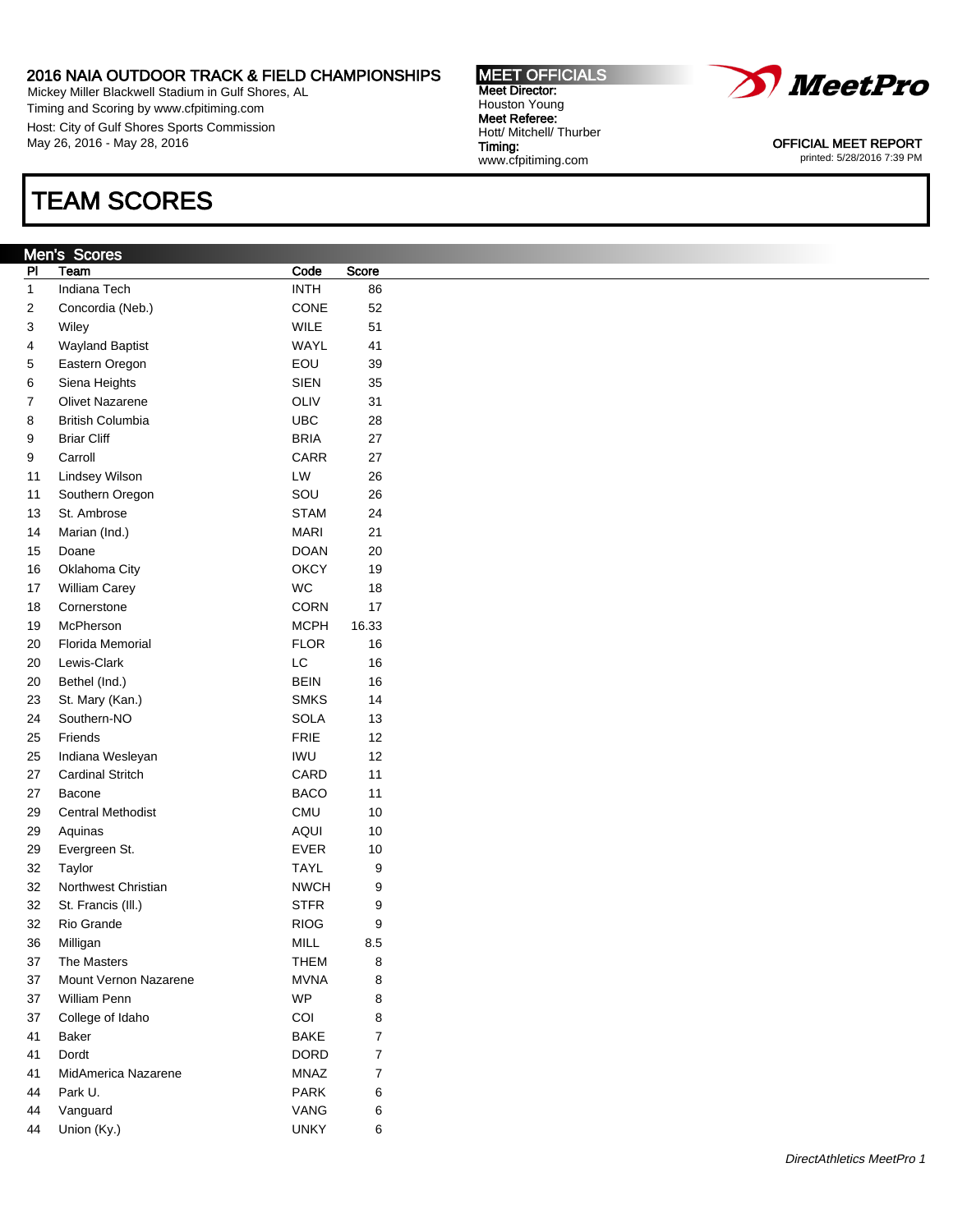Mickey Miller Blackwell Stadium in Gulf Shores, AL Timing and Scoring by www.cfpitiming.com Host: City of Gulf Shores Sports Commission May 26, 2016 - May 28, 2016

## TEAM SCORES

### Men's Scores (cont'd)

| .<br>PI | <u>uuruu</u><br>$\sim$<br>Team | Code        | Score |
|---------|--------------------------------|-------------|-------|
| 44      | Northwestern (lowa)            | <b>NWIA</b> | 6     |
| 44      | Webber                         | <b>WEBB</b> | 6     |
| 49      | <b>USC-Beaufort</b>            | <b>USCB</b> | 5     |
| 49      | Viterbo                        | <b>VITE</b> | 5     |
| 49      | Oregon Tech                    | OIT         | 5     |
| 52      | Huston-Tillotson               | $H-T$       | 4     |
| 52      | Benedictine (Kan.)             | <b>BEKS</b> | 4     |
| 54      | Tennessee Wesleyan             | <b>TNWE</b> | 3     |
| 54      | West Virginia Tech             | <b>WVTE</b> | 3     |
| 54      | Morningside                    | <b>MORN</b> | 3     |
| 57      | Hastings                       | <b>HAST</b> | 2.5   |
| 58      | Warner                         | <b>WARN</b> | 2     |
| 58      | Graceland                      | GRCL        | 2     |
| 58      | Dillard                        | DILL        | 2     |
| 61      | Southwest (N.M.)               | <b>SWNM</b> | 1     |
| 61      | Soka                           | <b>SOKA</b> | 1     |
| 61      | Dakota State                   | <b>DAKO</b> | 1     |
| 61      | Lindenwood-Belleville          | <b>LIND</b> | 1     |
| 61      | Westmont                       | <b>WECA</b> | 1     |
| 61      | Grace                          | <b>GRAC</b> | 1     |
| 61      | <b>Texas Wesleyan</b>          | <b>TXWE</b> | 1     |
| 68      | Huntington                     | <b>HUIN</b> | 0.33  |
| 68      | Clarke                         | <b>CLAR</b> | 0.33  |

|                | Women's Scores          |             |       |
|----------------|-------------------------|-------------|-------|
| <b>PI</b>      | Team                    | Code        | Score |
| 1              | Concordia (Neb.)        | <b>CONE</b> | 71    |
| $\overline{2}$ | Indiana Tech            | <b>INTH</b> | 61    |
| 3              | Siena Heights           | <b>SIEN</b> | 53    |
| 4              | Doane                   | <b>DOAN</b> | 39    |
| 5              | Southern-NO             | <b>SOLA</b> | 33    |
| 6              | Biola                   | <b>BIOL</b> | 32    |
| 7              | Carroll                 | CARR        | 27    |
| 8              | Westmont                | <b>WECA</b> | 25    |
| 9              | Friends                 | <b>FRIE</b> | 23.5  |
| 10             | Northwest Christian     | <b>NWCH</b> | 23    |
| 10             | Aquinas                 | <b>AQUI</b> | 23    |
| 10             | Missouri Baptist        | <b>MOBA</b> | 23    |
| 13             | <b>British Columbia</b> | <b>UBC</b>  | 21    |
| 14             | College of Idaho        | COI         | 20    |
| 15             | <b>Olivet Nazarene</b>  | OLIV        | 18.5  |
| 16             | Marymount (Ca.)         | <b>MARY</b> | 18    |
| 16             | The Masters             | <b>THEM</b> | 18    |
| 18             | St. Francis (III.)      | <b>STFR</b> | 17    |
| 19             | <b>Wayland Baptist</b>  | WAYL        | 16    |
| 19             | St. Ambrose             | <b>STAM</b> | 16    |
| 19             | Southern Oregon         | SOU         | 16    |



MEET OFFICIALS Meet Director: Houston Young Meet Referee: Hott/ Mitchell/ Thurber

www.cfpitiming.com

Timing:

OFFICIAL MEET REPORT printed: 5/28/2016 7:39 PM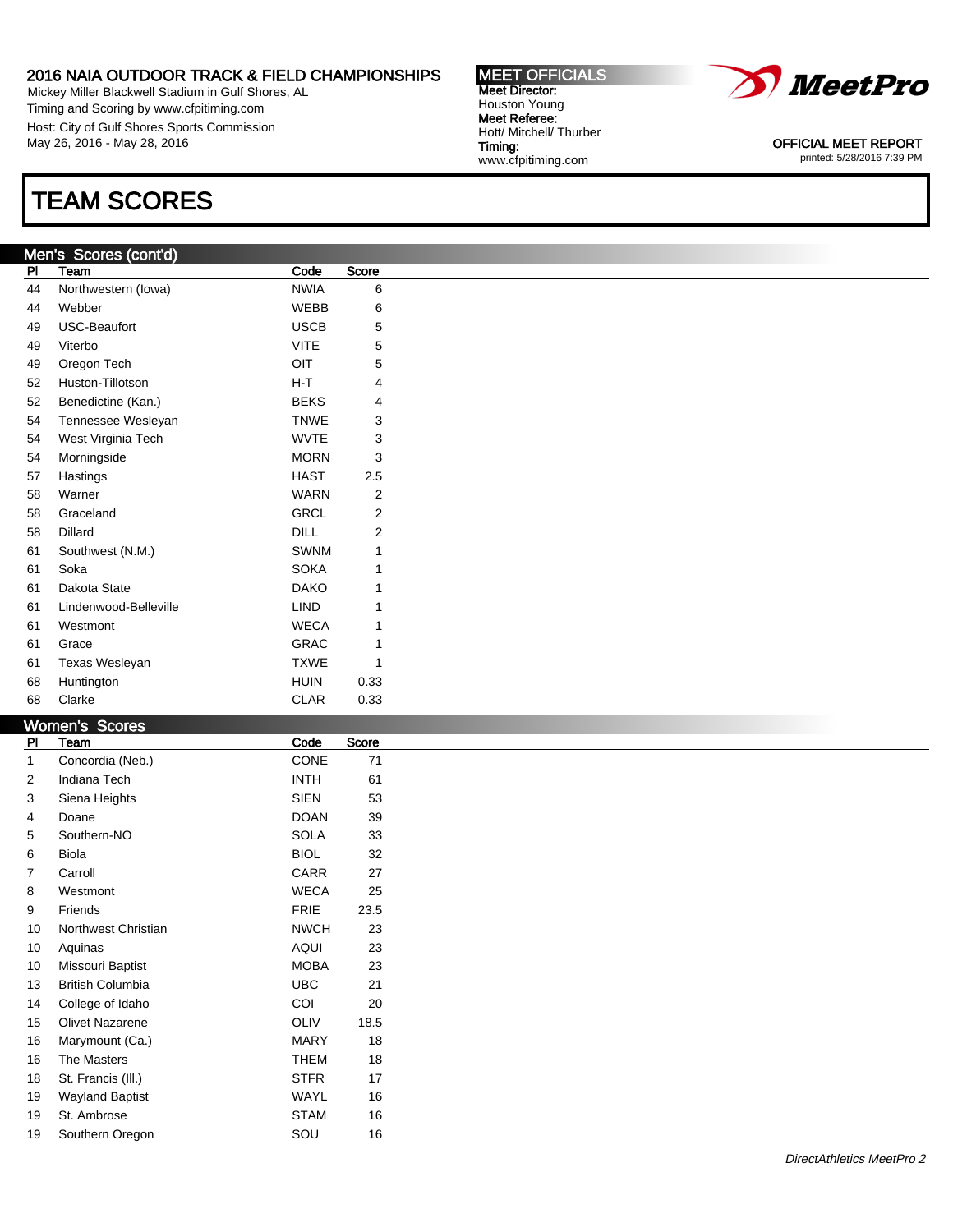Mickey Miller Blackwell Stadium in Gulf Shores, AL Timing and Scoring by www.cfpitiming.com Host: City of Gulf Shores Sports Commission May 26, 2016 - May 28, 2016

## TEAM SCORES

### Women's Scores (cont'd)

| PI | Team                      | Code        | Score |
|----|---------------------------|-------------|-------|
| 22 | Wiley                     | <b>WILE</b> | 15    |
| 22 | Shawnee State             | SHOH        | 15    |
| 22 | Brenau                    | BREN        | 15    |
| 25 | Southwestern (Kan.)       | <b>SWKS</b> | 13    |
| 25 | Hastings                  | HAST        | 13    |
| 27 | Mobile                    | MOBI        | 12    |
| 27 | Langston                  | LANG        | 12    |
| 29 | Eastern Oregon            | EOU         | 11    |
| 29 | Life                      | LIFE        | 11    |
| 31 | Milligan                  | <b>MILL</b> | 10    |
| 31 | <b>Grand View</b>         | GV          | 10    |
| 31 | Southwestern Assemblies o | SWAG        | 10    |
| 31 | Oklahoma City             | ОКСҮ        | 10    |
| 31 | Valley City State         | VCSU        | 10    |
| 36 | Marian (Ind.)             | <b>MARI</b> | 9     |
| 37 | Dillard                   | DILL        | 8     |
| 37 | Columbia (Mo.)            | COLU        | 8     |
| 37 | William Woods             | <b>WW</b>   | 8     |
| 40 | Jamestown                 | JAME        | 6     |
| 40 | Lindsey Wilson            | LW          | 6     |
| 40 | Dordt                     | DORD        | 6     |
| 40 | Dakota State              | <b>DAKO</b> | 6     |
| 40 | Hannibal-LaGrange         | H-L         | 6     |
| 45 | <b>Briar Cliff</b>        | BRIA        | 5     |
| 45 | Rio Grande                | <b>RIOG</b> | 5     |
| 45 | Evangel                   | <b>EVAN</b> | 5     |
| 45 | Bethel (Ind.)             | <b>BEIN</b> | 5     |
| 49 | Georgetown (Ky.)          | GEOR        | 4     |
| 49 | Bethany (Kan.)            | BETH        | 4     |
| 49 | <b>Mount Marty</b>        | <b>MMAR</b> | 4     |
| 52 | Goshen                    | GOSH        | 3     |
| 52 | Warner                    | <b>WARN</b> | 3     |
| 52 | <b>William Carey</b>      | WC          | 3     |
| 52 | Dickinson St.             | <b>DIND</b> | 3     |
| 52 | Morningside               | MORN        | 3     |
| 52 | Lewis-Clark               | LC          | 3     |
| 52 | Mount Mercy               | <b>MMER</b> | 3     |
| 59 | Taylor                    | <b>TAYL</b> | 2     |
| 59 | Baker                     | <b>BAKE</b> | 2     |
| 59 | St. Gregory's             | <b>STGR</b> | 2     |
| 59 | Park U.                   | <b>PARK</b> | 2     |
| 59 | Avila                     | AVIL        | 2     |
| 59 | Davenport                 | <b>DAVE</b> | 2     |
| 59 | William Jessup            | WJ          | 2     |
| 66 | Cornerstone               | <b>CORN</b> | 1     |
| 66 | Corban                    | CORB        | 1     |

*MeetPro* 

OFFICIAL MEET REPORT printed: 5/28/2016 7:39 PM